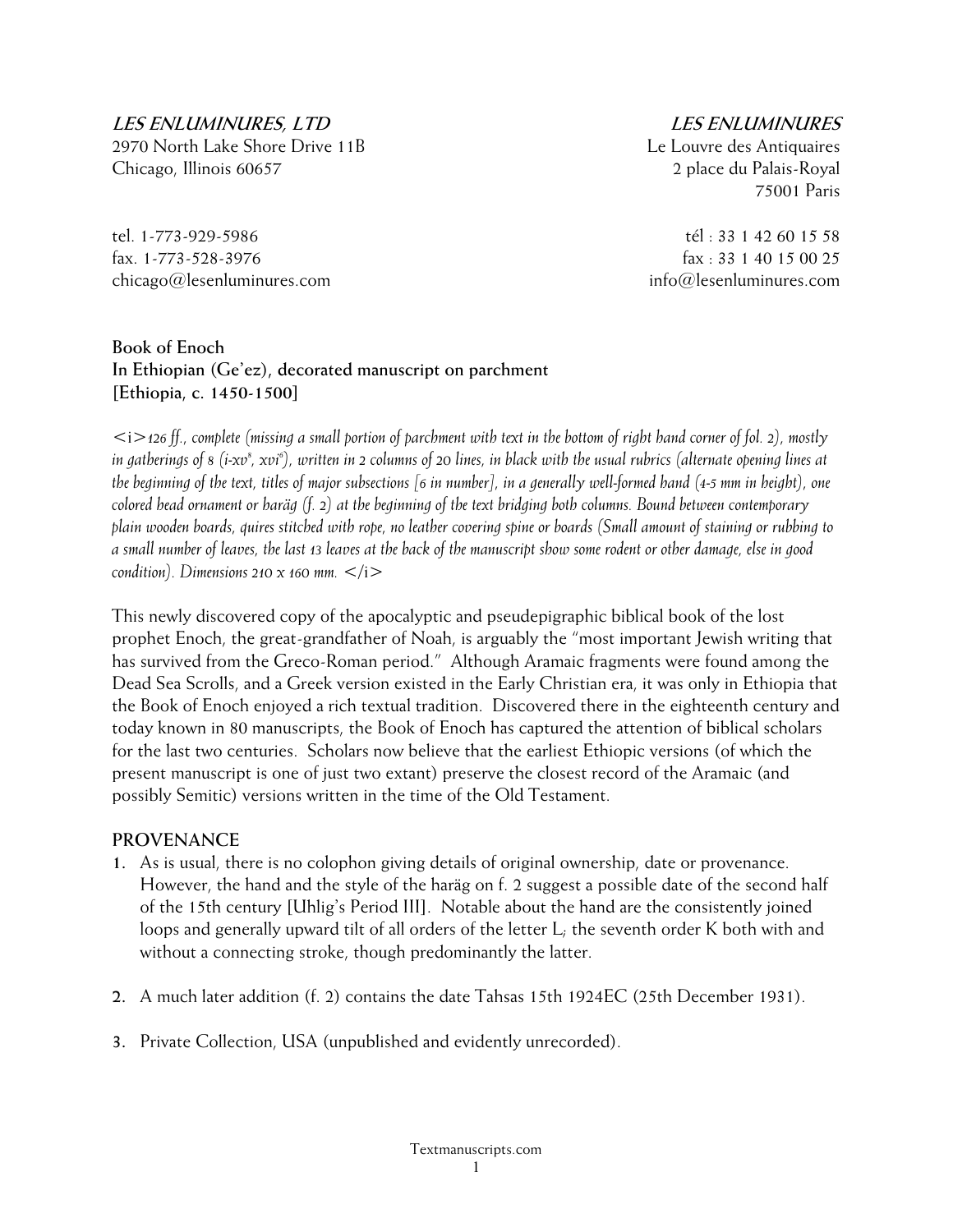## **TEXT**

f. 1, Part leaf with stitching, blank except recto with English cataloguing notes in pencil; and verso with a small pen trial in the form of a latticework design;

ff. 2-27, The Book of Enoch, Part 1, The Book of the Watchers, beginning: "The words of the blessing of Enoch, how he blessed the chosen and the righteous who shall be present on the day of affliction for all the ungodly."

The text opens with a colored haräg bridging both columns, beneath with is simply written "Book of Enoch." There is no further preamble or introductory invocation or formula.

ff. 27-62v, The Book of Enoch, Part 2, The Book of Parables, beginning: "The vision which he saw, the second vision of wisdom which Enoch saw ...";

ff. 63-81v, The Book of Enoch, Part 3, The Book of the Luminaries, beginning: "The Book of the revolution of the lights of heaven…";

ff. 82-103v, The Book of Enoch, Part 4, The Book of the Dream Visions, beginning: "And now, come, I will show you, my son Methuselah…";

ff. 103v-120, The Book of Enoch, Part 5, The Book of the Epistle, beginning: "'That which is written by Enoch the scribe of all...";

ff. 120-122, Appendix, Narrative on the Birth of Noah;

ff. 122-124, Appendix, the Second Book of Enoch, beginning: "The second book which Enoch wrote for his son Methuselah and for those who would come after him ...";

ff. 124v-125, Acrostic poem for each letter of the Ethiopic syllabary;

ff. 125v-126v, blank except for a rough pen trial.

The Book of Enoch (properly 1 Enoch to distinguish it from two other texts attributed to the Old Testament that figure Enoch) is a Jewish apocryphal, pseudepigraphical ("writing under a false name," that is, attributed to Enoch but not by him) writing, probably dating originally at least to the third century B.C.E. and perhaps earlier. The Epistle of Jude mentions Enoch the prophet (Jude 14-15), and he is known from Genesis (5: 18-24) as the son of Jared and the father of Methuselah and as a man who "walked with God." Early Jewish tradition considered him messianic, like Elijah, and when he became popular among emerging Christians, Jewish writers condemned him. Most of what is known about him comes, in fact, from Early Christian writers. The Epistle of Barnabas quotes twice from Enoch. Clement of Alexandria and Irenaeus, both writing in Greek, knew of the Book of Enoch. Tertullian, writing in Latin in the early third century C.E., considered the Book of Enoch to be canonical scripture. But, by the late fourth or early fifth century, Enoch was condemned. Saint Augustine in the *City of God* dismissed the Book of Enoch as "falsehood," though he admitted that it must have been inspired because Jude thought so. It is last cited by the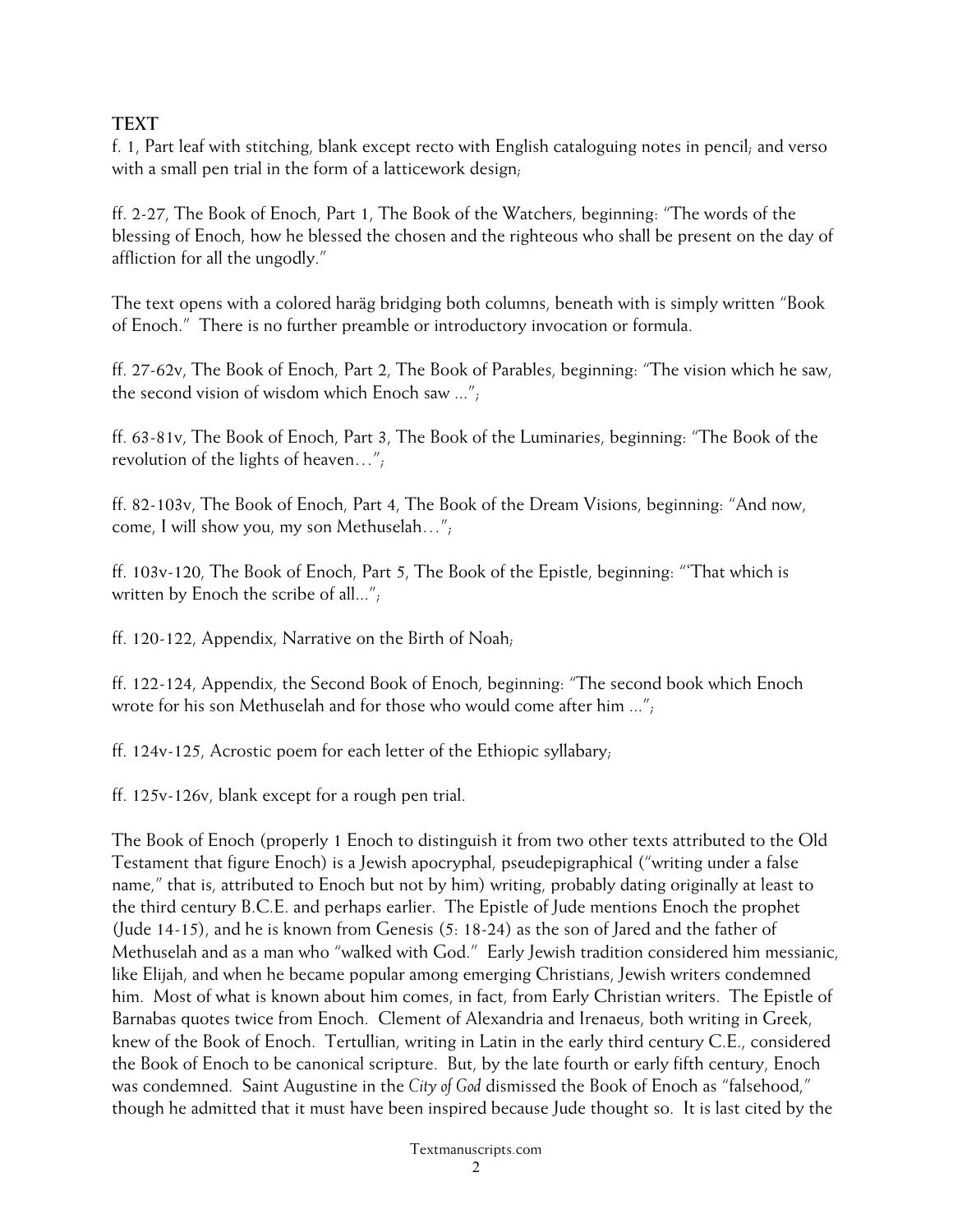Greek chroniclers Syncellus in the ninth century and Cedrenus. Nevertheless, Enoch occasionally appears in Christian art, in a twelfth-century Byzantine manuscript and in a stained glass at Canterbury Cathedral. (for the above, see Barker, pp. 5-9). Except for these visual records, Enoch was lost to the West.

Evidently, just about at the time that the West condemned the Book of Enoch, a version found its way to Ethiopia, which was converted to Christianity in the fourth and fifth centuries. The isolation of Ethiopia, sealed off from the West for nearly a millennia, led to the preservation of an intact textual tradition of the Book of Enoch that has been closely studied. The full text now only survives in the Ethiopic (Ge'ez) translation. Originally written in Hebrew or Aramaic (the Dead Sea scrolls now prove that a full Aramaic version existed), and then translated into Greek, the Book of Enoch appears to have reached Ethiopia in a Greek translation, although Ethiopic translators likely had access also to the Aramaic. A third of the text exists in Greek, discovered at Akhmim in Egypt in 1886/7 (ch. 1-32), along with the seven Aramaic fragments discovered at Qumran amongst the Dead Sea Scrolls in 1952, which constitute less than 5% of the Ethiopic version. The Ethiopic Book of Enoch was first brought to Europe by the traveler James Bruce in 1773, and to date around 35 or so manuscripts are known to exist in Europe, along with many more that have been catalogued in Ethiopia itself, making a total of around 80 manuscripts. Other than the present manuscript and a copy in Ethiopia in Lake Tana (MS 9), no manuscripts were copied earlier than the sixteenth and seventeenth centuries. Most date from the eighteenth century and a few in the nineteenth.

The oldest Ethiopic manuscript known of the Book of Enoch was copied in the first half of the fifteenth century: MS Lake Tana, no. 9 (see E. Hammerschmidt, 1973, MS. no. 9). The transcription of the Lake Tana manuscript was shortly followed by the present manuscript, copied in the second half of the fifteenth century.

There have been many editions and a number of different translations of the Book of Enoch into English. The "editio princes" of Laurence in 1838 was based on the manuscripts Bruce brought back from Europe. Subsequent critical editions, using an ever increasing number of manuscripts as more were discovered, were issued by Dillerman (1851, 1853, the latter a translation into German), Flemming (1902), and Charles (1893, 1906). Fleming and Charles made use respectively of fourteen and twenty-six Ethiopic manuscripts. The critical edition by Charles and his subsequent translation was supported by the Greek version discovered a few years earlier. Flemming and Charles were responsible for the identification of separate recensions, Groups I and II, on which all subsequent scholarship relies. Charles's assessment of the two recensions favored Group II over the smaller Group I. For Charles, Group II represented a revised "accurate" version of the text, which constituted a sort of Vulgate that was finally fixed in the eighteenth century. He saw Group I, on the other hand, as containing many inaccuracies.

Writing in 1978 and taking into account the evidence of the Qumran fragments, Knibb pointed out that Group II presented many inaccuracies with the Aramaic versions. Nevertheless, he still chose an eighteenth-century "Vulgate" (Manchester, John Rylands Library MS 23) as the most accurate, and his edition represents a transcription of this copy. Knibb knew of, but had not yet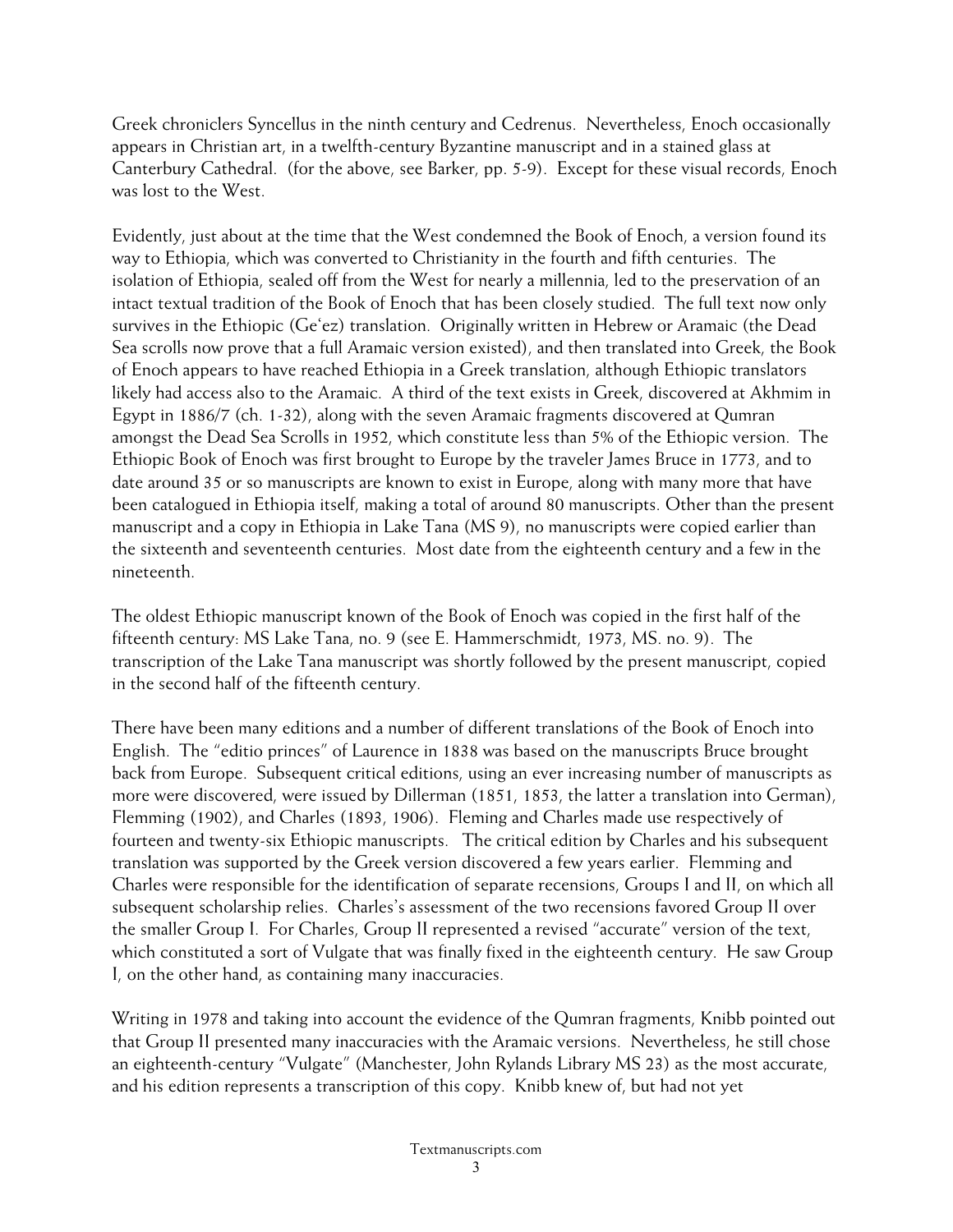systematically studied, a newly emerged manuscript, the oldest Ethiopic copy yet discovered, Lake Tana MS 9 from Group I.

Two recent studies review the evidence of the combined textual sources, focusing on the early manuscripts. Black published a translation in 1985, reviewing the extant manuscript evidence, and in 2004 by Nickelsburg and VanderKam offered "a fresh translation based on a critical reading of all the ancient textual sources." Black admits that a reading of Lake Tana MS 9 overturns earlier assessments of the accuracy of Group II in favor of Group I, because of its concordance with the Aramaic and Greek fragments. A facsimile and translation is still in preparation of the oldest of the manuscripts, Lake Tana MS 9. The welcome discovery of the second earliest copy, and the only other extant fifteenth-century version, will thus likely shed important light on the textual tradition and help confirm or reject the newly claimed primacy of Group I manuscripts.

The Ethiopic Book of Enoch is divided into five sections, which together with the two appendices are the parts of the present manuscript distinguished by the rubricated headings. These are: The Book of the Watchers [chs. 1-36]; The Book of Parables [chs. 37-71]; The Book of the Luminaries [chs. 72-82]; The Book of the Dream Visions [chs. 83-91]; The Book of the Epistle [chs. 92-105]. In the present manuscript, these are followed by two sections, a narrative on the birth of Noah [chs. 106-7] and the Second Book of Enoch [ch. 108].

Described in Genesis as the great-grandfather of Noah, the antediluvian patriarch Enoch was reported to have lived 365 years before being taken by God after his walk to God. The Book of Enoch is the account of what happened on his walk with God (in Genesis 5, 24, "Enoch walked with God" and "God took him"). In its visionary and prophetic nature, it presents an Enoch who is comparable to Elijah. As an apocalyptic narrative, it focuses on Last Judgment and bears similarities with Revelations. Enoch's messianic, chosen character likens him to Jesus Christ in the New Testament. It survives as well as one of the earliest and richest examples of "mission" or "travel" literature. The Book begins with God selecting Enoch to convey to a group of fallen angels  $(*i*>nephilim<sub>/i</sub>> or "Watches")$  the full details of the torments that await them. In order to do so he has to travel to the furthest extremes of the earth. He goes to the far north, the far west, far east and far south. He goes to regions where no living things exist and nothing is completed. At last he reaches the ends of the earth, where the heavens stretch high above it. He has reached the region where the fallen angels are condemned.

The Book of Enoch remains as one of the most important apocalyptic books of the Bible, and it has been called "great literature," a work that describes how "societies rub up against each other and as individual persons try to get along, and make sense of their lives" (Thomas Moore, review of Nickelburg and VanderKamp) and as the "most important and ancient of the Jewish apocalypse" (Michael Stone, author of the *<i>Fourth Ezra* </i>). In the most recent publication Nickelsburg and VanderKamp state: "The size of the collection, the diversity of its contents, and its many implications for the study of ancient Judaism and Christian origins make it arguably the most important Jewish writing that has survived from the Greco-Roman period" (p. vii).